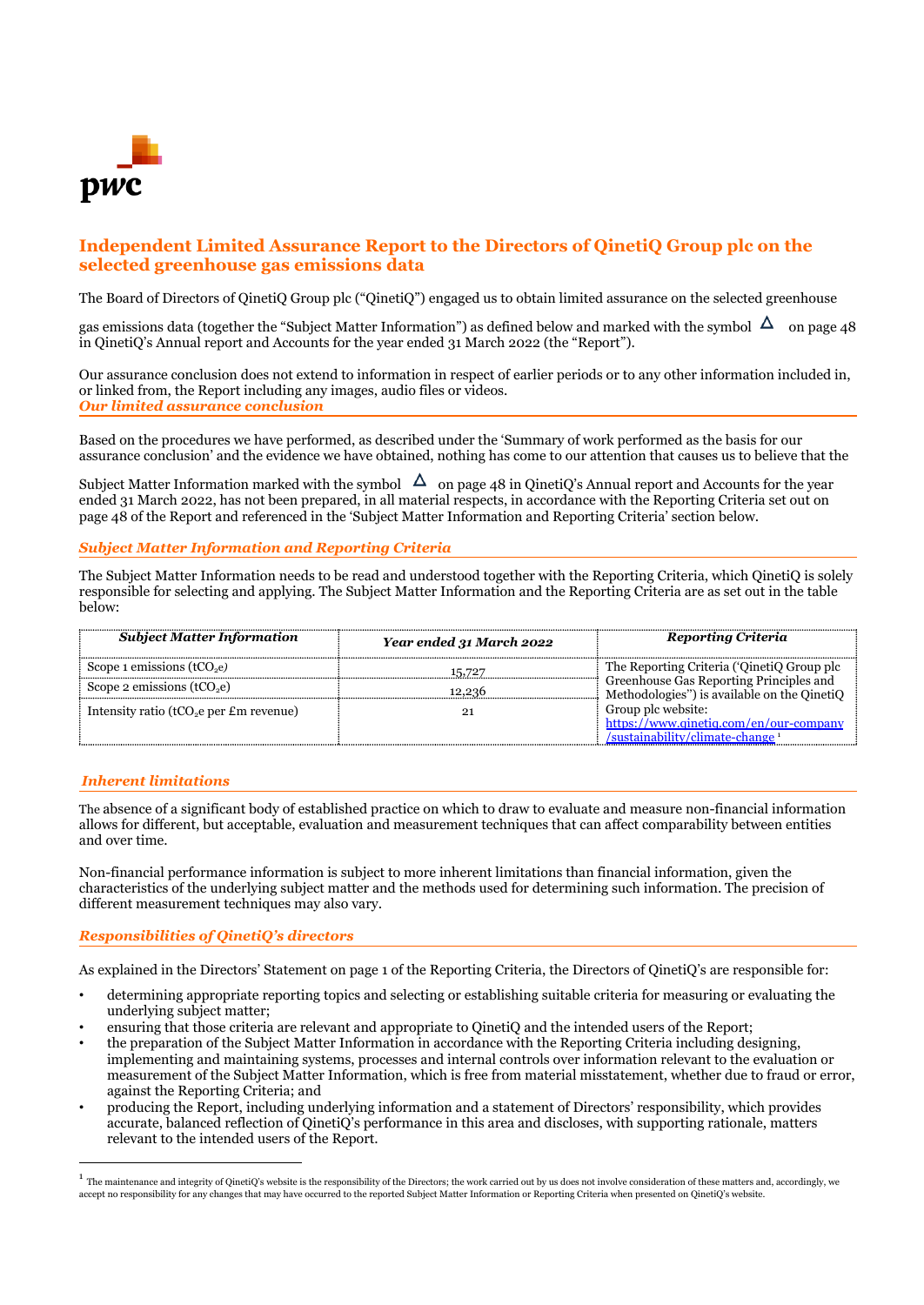#### *Our responsibilities*

We are responsible for:

- planning and performing the engagement to obtain limited assurance about whether the Subject Matter Information is free from material misstatement, whether due to fraud or error;
- forming an independent conclusion, based on the procedures we have performed and the evidence we have obtained; and
- reporting our conclusion to the Directors of QinetiQ.

#### *Professional standards applied*

We performed a limited assurance engagement in accordance with International Standard on Assurance Engagements 3000 (Revised) 'Assurance Engagements other than Audits or Reviews of Historical Financial Information' and, in respect of the greenhouse gas emissions, in accordance with International Standard on Assurance Engagements 3410 'Assurance engagements on greenhouse gas statements', issued by the International Auditing and Assurance Standards Board.

#### *Our independence and quality control*

We have complied with the Institute of Chartered Accountants in England and Wales Code of Ethics, which includes independence and other requirements founded on fundamental principles of integrity, objectivity, professional competence and due care, confidentiality and professional behaviour, that are at least as demanding as the applicable provisions of the International Ethics Standards Board for Accountants International Code of Ethics for Professional Accountants (including International Independence Standards).

We apply International Standard on Quality Control (UK) 1 and accordingly maintain a comprehensive system of quality control including documented policies and procedures regarding compliance with ethical requirements, professional standards and applicable legal and regulatory requirements.

#### *Summary of work performed as the basis for our assurance conclusion*

In carrying out our limited assurance engagement we:

- considered the suitability in the circumstances of QinetiQ's use of the Reporting Criteria, as the basis for preparing the Subject Matter Information;
- through inquiries with QinetiQ's management, including the Energy Carbon & Sustainability team and those with responsibility for the management and reporting of the selected greenhouse gas emissions data, obtained an understanding of QinetiQ's control environment, processes and systems relevant to the preparation of the Subject Matter Information;
- evaluated whether QinetiQ's methods for developing estimates are appropriate and had been consistently applied;
- undertook physical site visits at QinetiQ's Farnborough and Shoeburyness sites; we selected these sites based on their inherent risk and materiality to the group;
- performed limited substantive testing on a selective basis of the Subject Matter Information to check that underlying information had been appropriately evaluated or measured, recorded, collated and reported;
- performed analytical procedures by comparing month-on-month movements and trends and made inquiries of management to obtain explanations for significant differences we identified; and
- considered the disclosure and presentation of the Subject Matter Information.

Our procedures did not include evaluating the suitability of design or operating effectiveness of control activities, testing the data on which the estimates are based or separately developing our own estimates against which to evaluate QinetiQ's estimates. Nor did we perform procedures on financial information extracted from the audited accounts of QinetiQ and used in the calculation of the intensity ratio (tCO<sub>2</sub>e per  $\pounds$ m revenue).

The procedures performed in a limited assurance engagement vary in nature and timing from, and are less in extent than for, a reasonable assurance engagement. Consequently, the level of assurance obtained in a limited assurance engagement is substantially lower than the assurance that would have been obtained had a reasonable assurance engagement been performed.

#### *Other information*

The other information comprises all of the information in the Report other than the Subject Matter Information and our assurance report. The directors are responsible for the other information. As explained above, our assurance conclusion does not extend to the other information and, accordingly, we do not express any form of assurance thereon. In connection with our assurance of the Subject Matter Information, our responsibility is to read the other information and, in doing so, consider whether the other information is materially inconsistent with the Subject Matter Information or our knowledge obtained during the assurance engagement, or otherwise appears to contain a material misstatement of fact. If we identify an apparent material inconsistency or material misstatement of fact, we are required to perform procedures to conclude whether there is a material misstatement of the Subject Matter Information or a material misstatement of the other information, and to take appropriate actions in the circumstances.